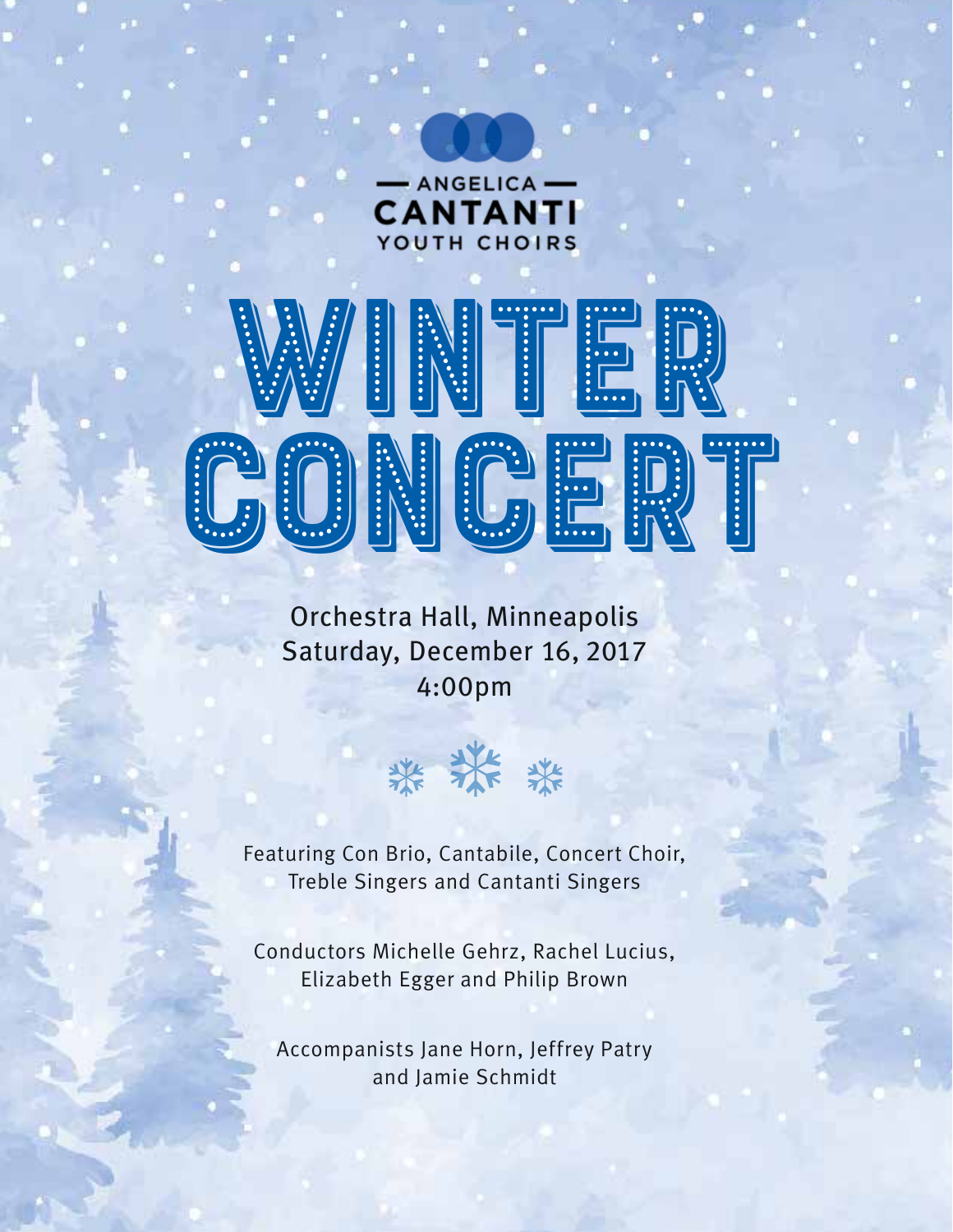# **WELCOME**

Welcome to the 2017 Annual Angelica Cantanti Youth Choirs Winter Concert. My name is Emmie Peroutka and I'm a Senior at Jefferson High School. I have been a member of Angelica for 12 years, and I can't imagine not being part of it! As I reflect on my time in Angelica, I think of all the wonderful friends I have made and for memories that will last a lifetime. I started as a 2nd grader in Prep choir in 2006 and rehearsals with Rita Docter will forever be one of my favorite memories. Anyone that had the joy of working with her can agree that receiving those "magic memory pills" (m&m's) before rehearsal was something you looked forward to every week. Another one of my favorite memories was our annual Snow Days overnight retreat. This was something I looked forward to every year because it was a chance for the younger choirs to interact with the older choirs, and we got to sing all day!

I can't believe that after 12 years this will be my final Winter Concert. I would like to extend a big thank you to Rita Doctor, Ann Schrooten, Nancy Grundahl, and Philip Brown, four amazing choir directors that I have had the opportunity to work with. They have shown me the beauty that is within music and have taught me the importance of singing. I would also like to thank my parents for recognizing how much both my older sister Katie and I loved to sing and making this a priority in our lives. Thank you, mom and dad, for driving us each week and investing in this program.

I encourage singers young and old to join this organization because it will change your life, from the experiences that you will endure, to the friendships you will make.

Looking ahead to life after Angelica, I will continue to sing in college as well as study Music Education at either Luther College or Gustavus Adolphus College. I hope that you are inspired today by the music that you hear and will gain an understanding of the importance of singing.

– Emmie Peroutka Angelica member 2005-2018



Please silence all cell phones. Recording devices and cameras are prohibited. No flash photography.

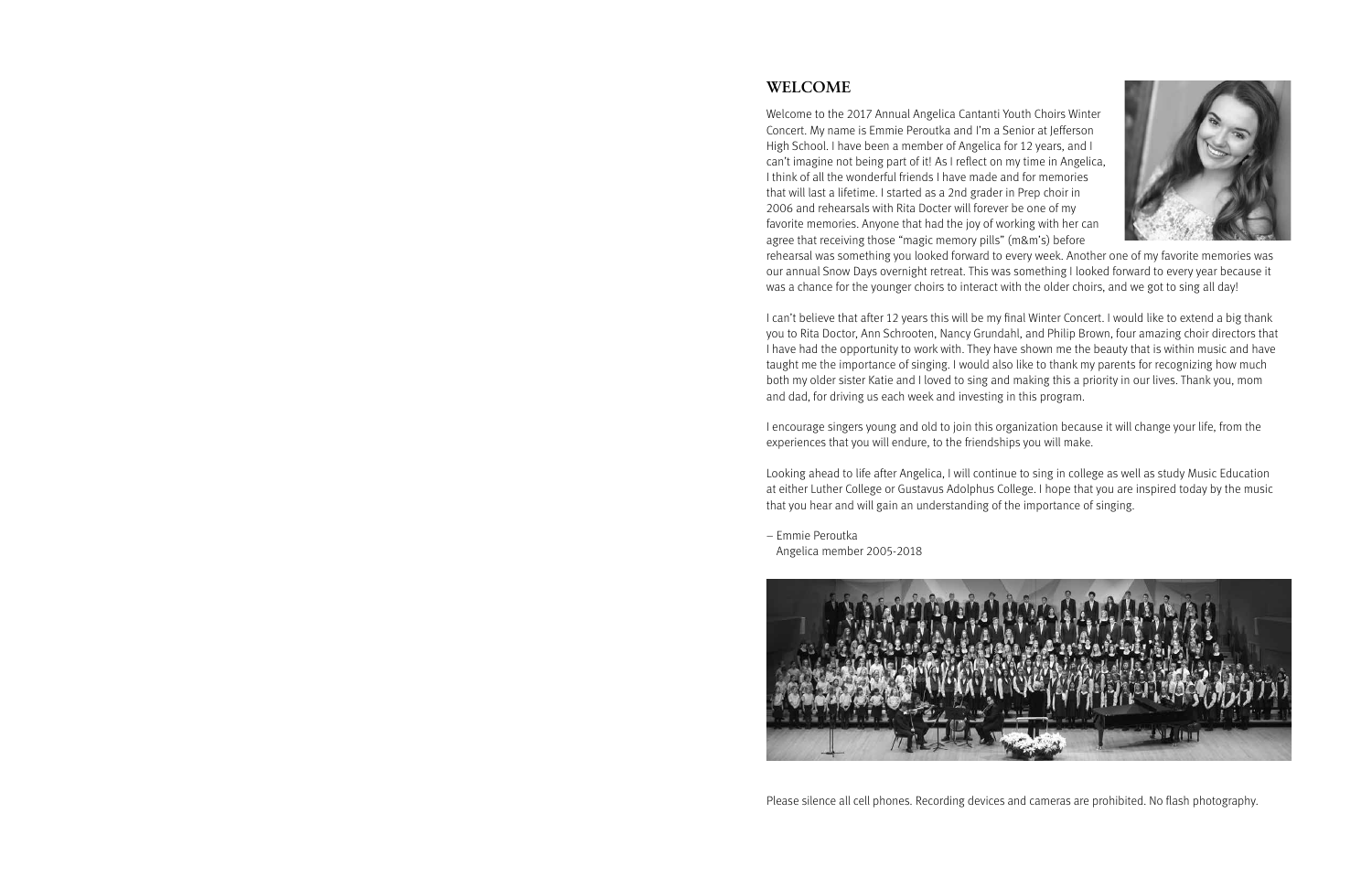# **WORDS OF THANKS**

High School Senior .................................................................. Claire Shinners, member of Angelica for 11 years

TEXT to DONATE: Text the phrase "EZsinger" to 313131

After the concert, a freewill offering will be collected as you exit the hall. Please look for ushers with baskets. Thank you for supporting our singers!

# **COMBINED CHOIRS OF ANGELICA CANTANTI**

| $\Delta$ )eck the Halls are controlled by $\Delta$ |  |  |
|----------------------------------------------------|--|--|

All is Well .............................................................................. Wayne Kirkpatrick & Michael Smith, Arr. Lloyd Larson

Bloomington Symphony Orchestra String Quartet Jenni Volby, Violin I Chris Chelgren, Viola Anna Andrews, Violin II Laurie Maiser, Cello

Deck the Halls .................................................................................................... Arr. Francisco Nunez & Jim Papoulis

After the final song, please remain in your seats and wait for the singers to exit down the aisles and into the lobby to meet families. Con Brio & Cantabile singers will remain on stage to meet to families.



The Angelica Cantanti Youth Choirs has been voted "BEST Community Choir in Minnesota" by WCCO-TV viewers in a recent online poll. Congratulations singers!

# **PRELUDE MUSIC**

# **CON BRIO**

# **CANTABILE**

| Hold applause |  |
|---------------|--|
|               |  |

# **CONCERT CHOIR**

# **TREBLE SINGERS**

| Hold applause                            |  |
|------------------------------------------|--|
| Soloist – Caroline Flaten                |  |
|                                          |  |
| Soloists - Liv Baldzicki, Maria Coughlan |  |

# **CANTANTI SINGERS**

| Marianne            |  |
|---------------------|--|
| <b>Byker Hill</b>   |  |
| Soloist – Zoe Zarth |  |
|                     |  |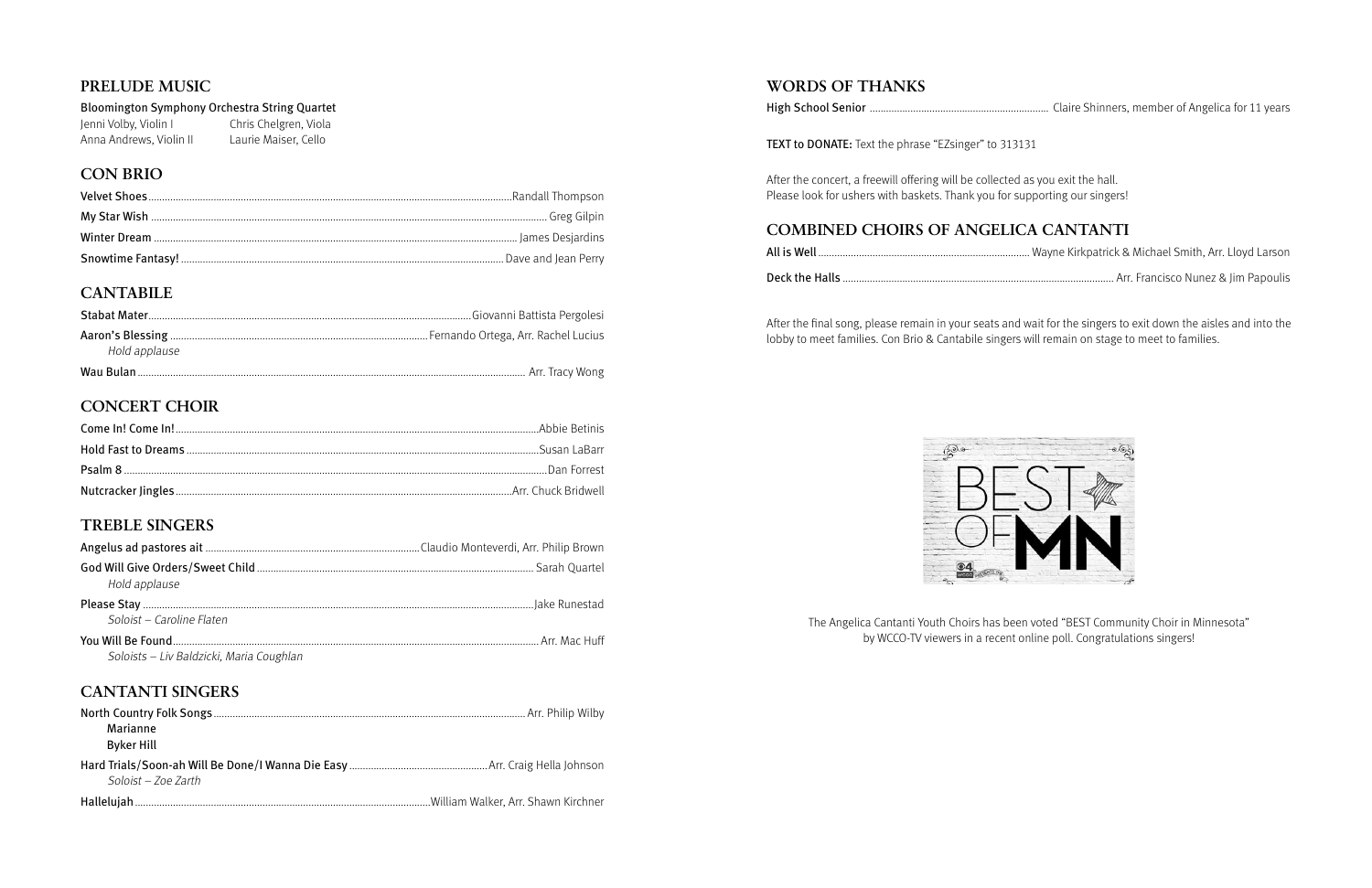# **Con Brio**

# **Velvet Shoes**

Let us walk in the white snow In a soundless space; With footsteps quiet and slow, At a tranquil pace, Under veils of white lace. I shall go shod in silk and you in wool White as a white cow's milk, More beautiful than the breast of a gull. We shall walk in velvet shoes: Wherever we go. Silence will fall like dews On white silence below. We shall walk in the snow. — Elinor Wylie

# **My Star Wish**

I wish I may, I wish I might, Call all the stars down to night And let them all dance just for you. See their light shining bright. I wish their joy to shine on you tonight And may all your hopes and dreams come true Every night up to the sky, As the stars move slowly by, Up above the world so high, I will send my star wish. Diamonds glowing in the night Smile at me with silver light, Looking on and casting bright, As I send my star wish.

# **Winter Dream**

Let Autumn close your eyes; your song is passing to silent, silver skies and fading light. For a thousand frosty miles, icy voices call, and a million frozen stars begin to fall. Dust of ivory dancing on water of glass. Velvet oceans fly in the streets. Crystal blankets cover the cold, sleeping grass. All around a winter dream.

# **Snowtime Fantasy**

Come a long, let's play in the snow. A sledding we'll go, just watch the show. Snowball fights and winter delights, and temperatures ten below. Hear the sleigh bells ring, ringing merrily everywhere. Hear the children sing, their voices filling the air. Snowflakes are drifting, swirling around, floating on the wind, down to the ground. Filling the world with a carpet of white; Oh, what a wonderful sight.

# **Cantabile**

# **Stabat Mater**

Stabat Mater dolorosa iuxta crucem lacrimosa dum pendebat Filius

At the cross her station keeping, stood the mournful mother weeping, close to Jesus to the last.

# **Aaron's Blessing**

May the Lord bless you and keep you. May the Lord make his face to shine on you, And be gracious to you. May the Lord lift his countenance on you. May he keep you in perfect peace.

# **Wau Bulan**

Ewah buleh teraju tigo Alah ewah teraju tigo

Trans: Wow, the three-cornered moon.

Wau Bulan is a folk song and dance that originates from Malaysia. It describes the beauty of the Malaysian traditional kite (wau) with a rounded bottom shaped like a half moon (bulan) as it flies up high in the sky.

# **Concert Choir**

# **Come In! Come In!**

Come in! Come in! Come in! Ye carolers trudging around in the snow, Come in! Come in! Sit by the fire and warm up your fingers and toes. — Abbie Betinis

## **Hold Fast to Dreams**

Hold fast to dreams For if dreams die Life is a broken-winged bird That cannot fly. Hold fast to dreams For when dreams go Life is a barren field Frozen with snow. — Langston Hughes

## **Psalm 8 (Adonai, Adonenu)**

Lord, our Lord, how majestic is your name in all the earth! When I consider your heavens, the work of your fingers, The moon and the stars, which you have set in place, What are mortals that you care for them, O Lord?

# **Nutcracker Jingles**

Dashing through the snow in a one horse open sleigh. O'er the fields we go, laughing all the way. Bells on bobtail ring, making spirits bright. What fun it is to ride and sing a sleighing song tonight. Jingle bells, jingle bells, jingle all the way, O what fun it is to ride in a one horse open sleigh.

# **Treble Singers**

# **Angelus ad pastores ait**

Angelus ad pastores ait: Annuntio, vobis gaudium magnum: Quia natus est vobis hodie, Salvator mundi.

Trans: The angel said to the shepherds: "I bring you tidings of great joy, for a Savior of the world has been born to you today." Alleluia.

# **God will give orders/Sweet child**

God will give orders to his angels about you, And all his angels, all his armies sing: 'ah!' God will give orders to his angels about you, God will give orders to his angels about you.

Do not think poorly of these little children. All of them have an angel in heaven, And all their angels can see the face of the Father. All your angels see the face of your Father.

Sweet child, hear my song. Sweet child, I will guard you. Sweet child, you're the future. Love and mercy show to others.

Faith, like a child, can hear the song, A song that falls on ears of those who wait, Like a child, for peace to come. And trust that we will learn to show them love, Like a child, who knows no wrong From being loved by those who've taught them. Faith, like a child, forever strong. The circle goes on.

Sweet child, hear my song. Sweet child, I will show you how to love!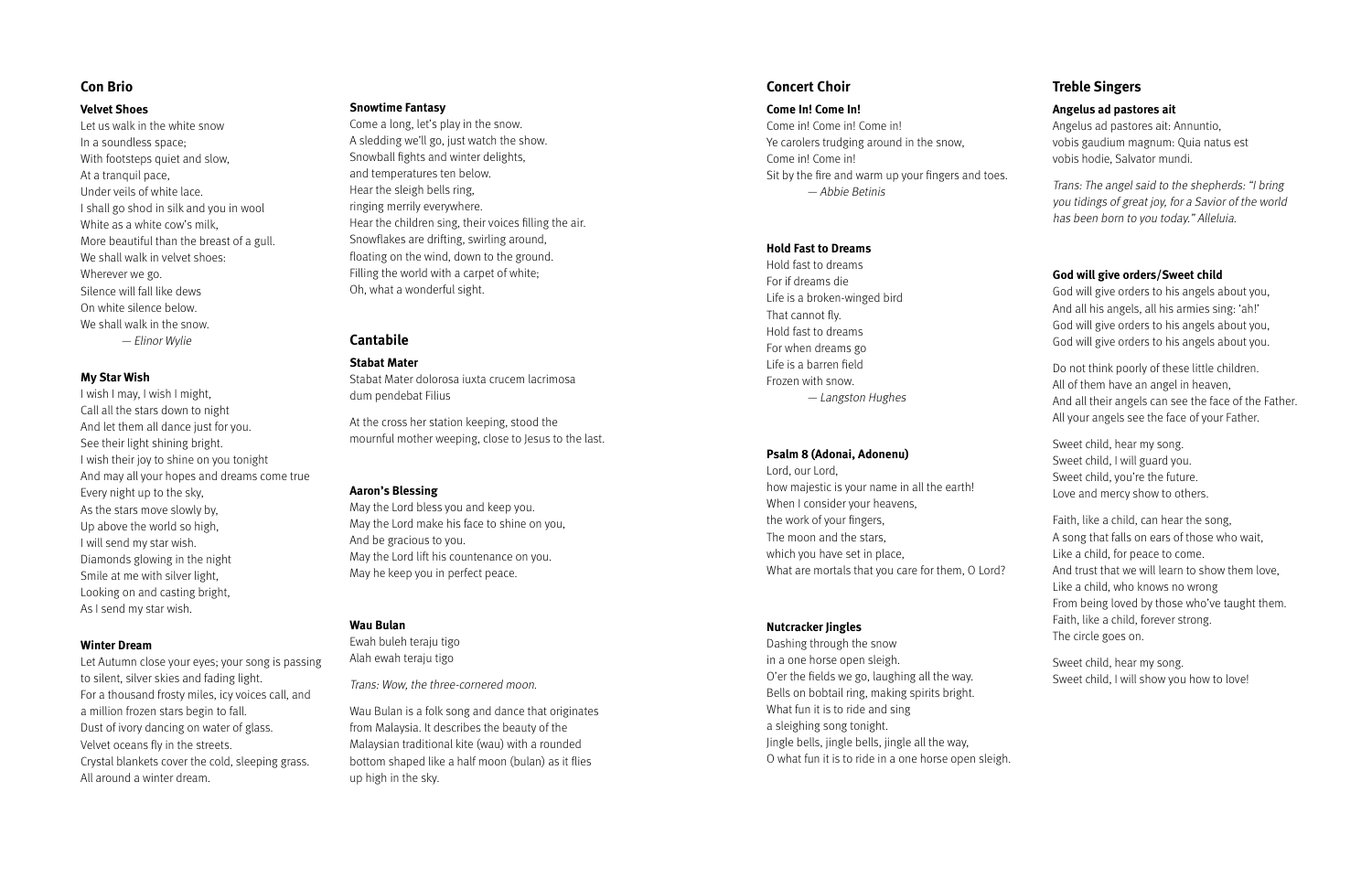# **Please Stay**

No! Don't go!

Don't let your worst day be your last. The storm is strong, but it will pass. You think you can't go on another day, But please stay. Just stay.

Hope is real. Help is real. You are breath, you are life, You are beauty, you are light.

Your story is not over. You are not a burden to anyone.

Please stay. Just stay.

(Text adapted from tweets using #IKeptLiving – expressions of hope from those who battle depression and chose to live.)

# **You Will Be Found, from Dear Evan Hansen**

Have you ever felt like nobody was there? Have you ever felt forgotten in the middle of nowhere?

Have you ever felt like you could disappear? Like you could fall, and no one would hear.

So let that lonely feeling wash away 'Cause maybe there's a reason to believe you'll be okay

'Cause when you don't feel strong enough to stand You can reach, reach out your hand.

And oh, someone will come running. And I know they'll take you home

Even when the dark comes crashing through, When you need a friend to carry you And when you're broken on the ground You will be found.

So let the sun come streaming in 'Cause you'll reach up and you'll rise again. Lift your head and look around, You will be found.

There's a place where we don't have to feel unknown And every time that you call out You're a little less alone If you only say the word. From across the silence your voice is heard.

# **Cantanti Singers**

## **North Country Folk Songs, Marianne**

Fare thee well my own true love, Fare thee well my dear, For the ship is waitin' and the wind blows free; I am bound away to the sea, Marianne.

Had I got a flask of gin, Sugar here for two And a big gold bowl to mix it in, I'd pour a drink for you, dear Marianne.

Yonder, don't you see the dove Sittin' in the sky? He's mournin' the loss of his own true love, As I do now for you, my dear Marianne.

# **North Country Folk Songs, Byker Hill**

Byker Hill and Walker Shaw me boys, Byker Hill and Walker Sahw me boys, Byker Hill and Walker Sahw me boys, Byker Hill for evermore me lads.

Down the pit we'll go me ladies, It's down the pit we'll go me ladies, It's down the pit we'll go me ladies, It's Byker Hill for evermore me lads.

When I came into the dirt, I had no trousers or pit shirt, And now I'm getting' two and three It's Walker's pit's done well for me boys.

Porthole doctors get two shillin' And track men they get one and six pence, The older men get half a crown, And that's just for rolling up and down me boys. Geordie Johnson had a pig, And he hit it with a shovel. And it danced a jig all the way From here to Byker Hill me boys. — Arr. by Philip Wilby

# **Hard Trials**

Dere is trouble all over dis world Dere is trouble all over dis world, oh children Dere is trouble all over dis world…

Been listenin' all de night long Been listenin' all de day Been listenin' all de night long For to hear some sinner pray Now ain't dem hard trials, great tribulation? Ain't dem hard trials? I'm bound to leave this land

O, de foxes dey have holes in de groun' An' de birds hab nests in de air An everybody has a hidin' place But us po' sinners ain't got nowhere. Now ain't dem hard trials, great tribulation…

O de day dey had her on de auction block Been poked and pushed and tried Was de day her heart completely broke Was de day her heart done died Now ain't dem hard trials…

You may go dis away You may go dat-away You may go from door to door But if yo' ain't got de good Lord, in a yo' soul

Why de trouble gonna find you sho' And the debbil's gonna trouble yo' door And there ain't no hidin place Now ain't dem hard trials… — Spiritual arr. Craig Hella Johnson

# **Hallelujah**

And let this feeble body fail, And let it faint and die; My soul shall quit this mournful vale, And soar to worlds on high.

And I'll sing hallelujah, And you'll sing hallelujah, And we'll all sing hallelujah, When we arrive at home.

O what are all my sufferings here, If, Lore, Thou count me meet With that enraptured host to appear, And worship at Thy fee!

Give joy or grief, give ease or pain, Take life or friends away, But let me find them all again, In that eternal day. — Charles Wesley (1707-1788)

# **Combined Choirs of Angelica Cantanti**

# **All is Well**

All is well, all is well. Angels and men rejoice! For tonight darkness fell into the dawn of love's light. Sing alleluia!

All is well, all is well. Let there be peace on earth. Sing, for Christ is come, go and tell that he is in the manger. Sing alleluia!

All is well, all is well. Lift up your voice and sing. Born is now Emmanuel. Born is our Lord and Savior. Sing alleluia!

# **Deck the Halls**

Deck the halls with boughs of holly. 'Tis the season to be jolly. Don we now our gay apparel. Troll the ancient yuletide carol.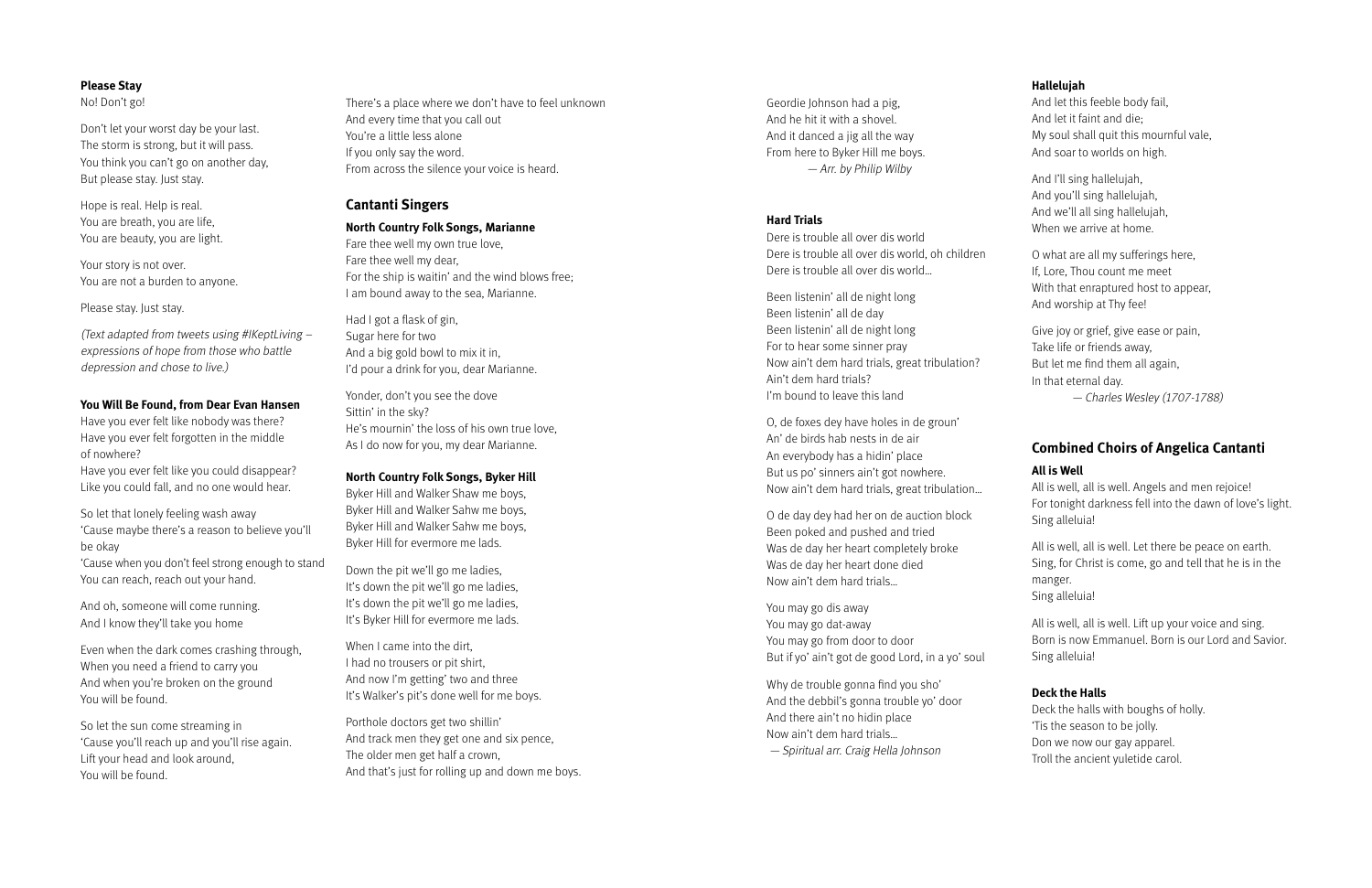**Michelle Gehrz** is the conductor of **Con Brio** and is also a music teacher and choir director at Birchview Elementary School in the Wayzata School District. She is also a Co-Director of the Wayzata Elementary All-District Choir, which is an auditioned group of 80 singers from the 8 elementary schools in the Wayzata District. Michelle directs Women of Song, a community women's choir based in Plymouth. She taught at Mounds Park Academy in St. Paul for the majority of her teaching career and started the middle school and high school choral program at St. Croix Preparatory Academy in Stillwater.

Michelle received a Bachelor of Music degree in both Church Music/Organ

Performance and Music Education. She sang with the St. Olaf Choir for which she was alto section leader and accompanist. Her quest for further musical study took her to the University of Notre Dame where she received a Master of Music degree in Sacred Music/Organ Performance. Later she would complete all but her thesis for the Master of Arts degree in Music Education at the University of St. Thomas.

Michelle's talents and passion for playing piano, organ, and conducting have allowed her to serve churches such as the Cathedral of St. Paul, Gethsemane Lutheran–Hopkins, Lake of the Isles Lutheran–Minneapolis, Mount Calvary Lutheran–Excelsior, and Minnetonka United Methodist. Michelle is an active member of the American Choral Directors Association of Minnesota (ACDA) and is accompanist for many ACDA events/ honor choirs.



**Rachel Lucius** is the conductor of **Cantabile** and also a K-6 vocal and general music teacher at Rahn Elementary School of Arts & Technology in Burnsville. She is the founder and director of the Rahn Elementary Choir program, where she directs three choirs for choristers in grades one through six. Rachel's choirs have performed at the Minneapolis Holiday Market, and have also shared the stage with musical artists including The American Boychoir, Sowah Mensah, Natalie McMaster, and David Benoit. Rachel is the founder and director of the ISD191 5th Grade Honor Choir, and has sent students to participate in the MN ACDA 4-5-6 Honor

Choir. She has served on the artistic staff of The Northfield Youth Choirs, in Northfield, MN, Camp Albemarle, the summer music program of The American Boychoir School, in Princeton, NJ, and most recently Allegro Choral Academy, in Apple Valley, MN.

A certified Orff-Schulwerk and Kodály music educator, Rachel holds a B.A. in Vocal Music Education from St. Olaf College, and an M.A. in Music Education from the University of St. Thomas. She is currently completing the choral concentration in the Graduate Programs in Music Education from UST. Other choral professional development work includes participation in the Westminster Choir Collage Conducting Institute in 2010, and a ten-day independent study with Fernando Malvar-Ruiz and The American Boychoir as well as Melissa Keylock and the Princeton Girlchoir.

Rachel recently spent 5 months in Finland where she studied Children's Choirs on a Fulbright Distinguished Awards in Teaching grant and worked with both the Tapiola and Vox Aurea youth choirs.



**Philip Brown** is the conductor of the **Treble Singers** and **Cantanti Singers** and the new director of choral activities at Bloomington Jefferson High School. He graduated summa cum laude from Bethany College (KS), majoring in K-12 music education. He later received his M.M. degree in music education from Northern Arizona University. Before arriving in Minnesota, Philip started his public school teaching in the suburbs of Denver, Colorado (Arvada West High School). After one year of teaching in White Bear Lake, Minnesota (North Campus High School), he taught at Hopkins High School where he conducted seven choral ensembles and coached the JV tennis teams. At Jefferson High School he conducts all choir ensembles and oversees the show choir program.

Philip was honored as the 2011 ACDA-MN Young Director of the Year. He was selected as the Director of Note for Minnesota by Choral Director Magazine in 2012. In 2013 he received the VocalEssence/ ACDA-MN Creative Programming Award for his repertoire philosophy and programming. Philip was named the Bethany College Gold Award recipient for 2015 and was the Winner of the Youth Choir Conducting Division for The American Prize 2016. Philip is an active clinician and professionally affiliated with ACDA and NAfME.

#### **ANGELICA CANTANTI CONDUCTORS**



**Elizabeth Egger** is the conductor of **Concert Choir** and is also the choir director at Jordan Middle School. Her Jordan singers were featured as a clinic choir for the ACDA Fall Conference in 2015 and selected to perform at the Minnesota Music Educators Association (MMEA) Midwinter Convention in 2014. She earned her MA in Music Education at the University of St. Thomas and BM summa cum laude in Vocal Performance and Music Education at the University of Minnesota. Most recently, she directed the Cherub and Chorister Choirs at Plymouth Congregational Church and the Prelude Choir with the Minneapolis Youth Chorus. A Wisconsin native, she has held teaching and conducting positions in schools and churches in the Milwaukee area including the Milwaukee Children's Choir. She has sung professionally with The Singers-Minnesota Choral Artists, Milwaukee Choral Artists, Florentine Opera, and Skylight Music Theatre. She is an active member of the American Choral Directors Association of Minnesota (ACDA) and Minnesota Music Educators Association (MMEA).

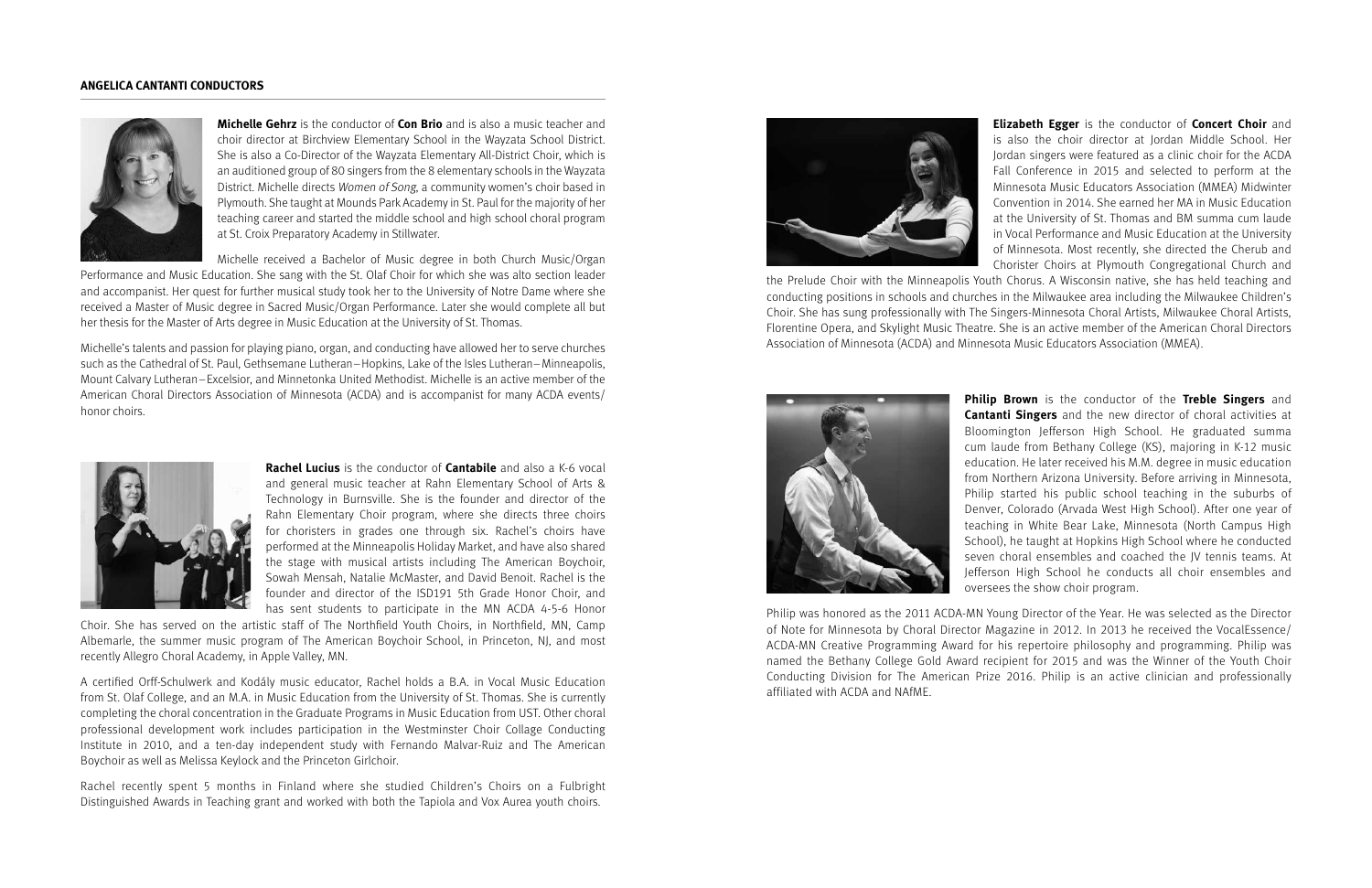# **ANGELICA CANTANTI YOUTH CHOIRS**

#### **CON BRIO CHOIR** (2nd-4th grade)

Michelle Gehrz, Conductor & Jane Horn, Accompanist Julie Erlandson & Bridgette Herndon, Choir Coordinators Kelly Flatley & Taylor Stoddart, High School Helpers

| Vivian Atkinson         | Eli  |
|-------------------------|------|
| Ezra Berend             | M.   |
| Signe Boler             | Se   |
| Anne Carr               | Οl   |
| <b>Mabel Collins</b>    | lsa  |
| Lucy Corcoran           | Eŀ   |
| Kayla Drollinger        | Jill |
| Sadie Dveris            | N١   |
| Jayla Ferguson          | Ly   |
| Poni Gubek              | M.   |
| Evie Gyasi              | Ell  |
| Lucien-Sinclair Herndon | Οl   |

lizabeth Hersey lamie Holm elma Jaffri livia Iones abella Kendrick leanor Kolstad lian Kunkel va Malczewski dia Matson laura McGuire Elliott Miller livia Nerheim

Vivian Okell Mikayla Ottum Lane Powers Alix Rebollo Java Zoe Mae Richter Preston Rose Tessa Ryan Ayla Sandbo Audrey Schulze Phillip Sellner Mirabel Sinykin

Noelle Stockton Gabrielle Surrisi Camp Omera Syed Asif Maren Toomey Kate Tuttle

Mary Verbrugge Zera Westie Ariana Wilkins Ingrid Wills Zoey Zvanovec

## **CANTABILE CHOIR** (4nd-6th grade) Rachel Lucius, Conductor & Jeffrey Patry, Accompanist Lauri Flatley & Jessie Pfeifer, Choir Coordinators

Annalise Atkinson Miah Bican Victoria Marie Biggs Youi Chen Lena Christianson Chiara Ciavarri Hazel Collins Clare Cook George Dorn Ramona Duffy Zoey Edeburn

Kendall Elmquist Chloe Fider Lucy Flatley Kari Hargreaves Mallory Herron Vivian Krocheski-Meyer Liz Marston Payten Miller-Zarambo Ella Moore Adrian Musta Shelby Nelson

Ian Nordland Lily Okell Frances Patton Philesha Pfeifer Sarah Piper Thomas Pollack Galen Prahl Mia Prahl Elaine Reise Beatrice Ruble Emily Schroeter

Cadence Snyder Jacqueline Steskal Gabrielle Stockton Holleigh Stockton Amelia Stoebe Andrew Struck Lauren Talbott Lauren Tan Sophia Trobec Belle Weng Kieran Winegarden

# **CONCERT CHOIR** (6th-9th grade) Elizabeth Egger, Conductor & Jeffrey Patry, Accompanist Martha Anderson & Staci Banks-Hehenberger, Choir Coordinators

Noah Anderson Siri Anderson Maggie Banks Olive Butala Greta Caliri Colleen Coleman Isabella Collins Margaret Cook DJ Coughlan Avery Cracauer Ella Doyle Mattias Dyrud Lauren Eisma

Leila Elouardighi Hannah Frauenshuh Jiggi Gubek Cade Hatlestad Katie Hatton Nicholas Hatton Maya Holzman Erin Johnson Melina Kannankutty Anna Kistler Clare Kistler Joseph Klein Clare Koll

Ronan Koll Noah Kovic Sonja Kovic Miriam Krocheski-Meyer Claire Kwiat Kseniya Medvedovski Snezhanna Medvedovski Marinus Nordstrom Marjanne O'Hara-David Virginia Ogaard Abbey Pearson Rebecca Perkins

Meg Petersen Sophia Repice Olivia Rhodes Miranda Ritter Therese Rivard Olivia Rukstele Jade Russell Madigan Ryan Esmee Schneider Emma Sellner Franklin Sellner Maria Sullivan Josephine Swanson

#### **TREBLE SINGERS** (9th-12th grade)

Philip Brown, Conductor & Jamie Schmidt, Accompanist Emma Jirele, Intern. Lauri Flatley & Andrea Munson, Choir Coordinators \*Denotes section leader

# Soprano 1 Erin Bailey Helen Baxter Lydia Borrell Olivia Coughlan Kelly Flatley Emily Gears Alayna Hoehn Miranda Munson Brianna Mutterer Taylor Stoddart Rachel Tetzloff Lauren Trygstad Julia Zaepfel Zoe Zarth\*

Soprano 2

Josie Baldzicki Livvy Baldzicki Calonna Carlisle Caroline Flaten\* Eleanor Graff Sarah Hatton Min Seo Kim Sofia Melchert Isabel Munson Ilse Prokosch Claire Shinners Brecken Styles Vivienne Wahlstrom

Juliet White

# Alto 1

Katriela Caspari Aubrianna Churchill Marie Galligan Libby Heitzmann Isabella Hofer Makenzie Janson Ella Jones Ali Kaju Gabriela Leovan\* Elliana Meier Sophie Nasset Laura Olson Molly Robblee Erika Rolling Mindyrose Sinykin

#### Alto 2

Ingrid Anderson Lucy Avenson Sarah Bryan Anna Carufel Ashley Cortez Maria Coughlan\* Grace Hammes Josie Hanneken Emmie Peroutka Courtney Rogat Oriana Sampson Emma Sawyer Andie Schrader Emily Wheeler

**CANTANTI SINGERS** (9th-12th grade) Philip Brown, Conductor & Jamie Schmidt, Accompanist Hayden King, Intern. Jolene Bailey & Mary Blazanin, Choir Coordinators

\*Denotes section leader

# Soprano 1 Erin Bailey\* Louisa Botten Annika Lackner Sofia Melchert Gracia Seeley Christiana Thayer Zoe Zarth Sabrina Zehlke

# Soprano 2 Livvy Baldzicki Lydia Borrell Gabriela Leovan Ruth Claycomb Caroline Flaten Molly Robblee Claire Shinners\* Leah Terry Olivia Wagner Ellen Whalen

Alto 1

Maria Coughlan

Elsie Hanken Claire Mavis Elliana Meier Elena Miller Inga Molle\* Laura O'Neill Anya Schmidt Emily Wheeler

Alto 2 Ingrid Anderson Lucy Avenson Amy Blazanin Katriela Caspari Maggie Driemeyer Emmie Peroutka\* Hanna Peterson Hanna Tuchenhagen Grace Wagner

# Tenor 1

Ben Herstig Tyson Insixiengmai Liam Murray Cal Nasset\* Ronald Romero Endre Thorkelson Aleksandr Tomasevich Benjamin Vogel

## Tenor 2

Connor Eaton Aaron Fischer Guillermo Gonzalez Austin Kellogg\* Nick Payne Matthew Sell Isaac Timberlake

# Baritone

Charlie Jamieson Benjamin Kasahara Levi Kovic Jake Mangel Tanner Olsen Romell Padua Philip Royer Trevon Tellor\*

# Bass

Alex Ahnes Robert Coleman Theodore Flatley\* Porter Hanken Gabe Kohlbeck Aaron Michel Andrew Norfolk Benjamin TenBroek

#### **CONCERT CHOIR** continued

Alexis Sylvester Mary Taraboi-Brown Calvin Thomas

Molly Vance Hogan Vaupel Euclid Weng

Hannah Wilkins Jonah Wills Samantha Wilson Caroline Yue Naomi Yue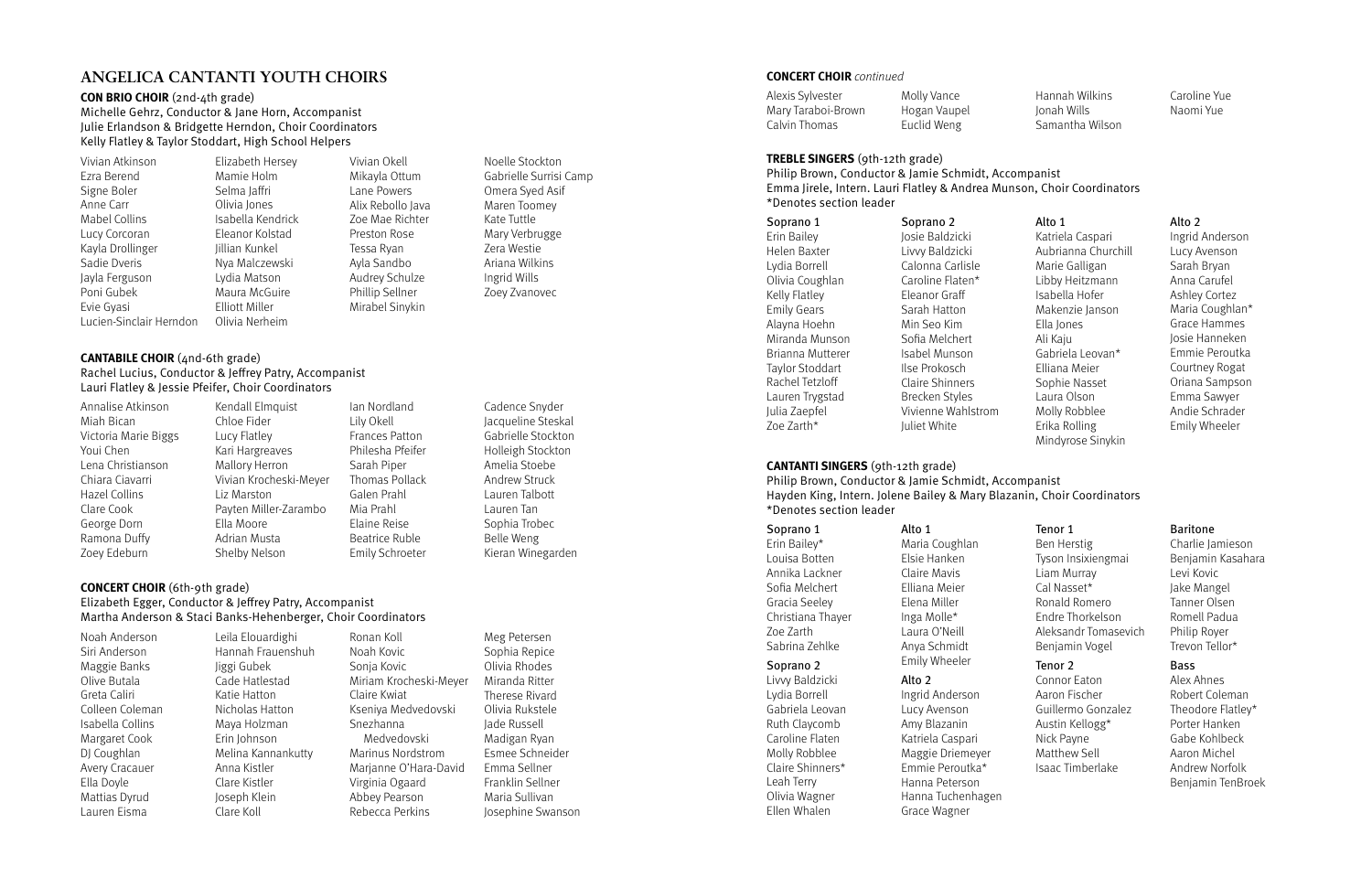**Freewill Offering** — Look for ushers and singers with collection baskets as you exit. You can also visit our website and donate by Paypal or send a donation to: Angelica Cantanti Youth Choirs, 1800 W. Old Shakopee Road, Bloomington, MN 55431. Thank you!

**Our Holiday Wish List** — Angelica would like to purchase a SMART Board (interactive whiteboard used in school classrooms) for the Rehearsal Hall at the Bloomington Center for the Arts. We recently applied for a grant, but our proposal was not approved. If you would like to give this gift to our singers for \$8,000 please contact our office at 952-563-8572. Thank you.

> This activity is made possible by the voters of Minnesota through a grant from the Metropolitan Regional Arts Council, thanks to a legislative appropriation from the arts and cultural heritage fund.

# **ANGELICA CANTANTI DONORS AND FRIENDS**

Angelica Cantanti relies on donations for nearly 40% of its annual budget to provide our singers and our community with high quality music education programs and performances. We are grateful for the generous and sustained support of our donors.

Michael Bryann Bryann Bryann Bryann Bryann Bryann Bryann Bryann Bryann Bryann Bryann Bryann Bryann Bryann Bryann Bryann Bryann Bryann Bryann Bryann Bryann Bryann Bryann Bryann Bryann Bryann Bryann Bryann Bryann Bryann Brya

Angelica is a member of the Bloomington Fine Arts Council, and we thank Debbie and Allan Schneider for their support

Grand Giver (\$1000 and over) Nancy & Stephen Grundahl Debra & Scott Knight Elaine Hogan Miller & Marlo Miller, In honor of music Dr. Bud & Karen Nordstrom Scott Helgeson & Laura Preves

#### Benefactor (\$250-\$999)

Anonymous Aloysius Foundation Amy & Kurt Atkinson Charitable Fund Lori & Art Bartels Cathy Challman Steve & Karmin Eisma Mary Fortier Hendry Family Foundation Andy & Sue Hollenbeck, In memory of our parents who loved to come to their grandchildren's Angelica concerts Jane & Kevin Kalal Cheryl Lange Medtronic Foundation R. Thomas Mould Karen Parkhill Steve & Sandy Perkins RBC Foundation Craig & Rebecca Waller

#### Patron (\$100-\$249) Anonymous

Teri Austin Dick & Cathy Bernard Marcy & Mitch Brown Kristen & Steve Christianson James & Mary Clarke Patrick & Donna Coleman Judy Cooper Martha Cooper Robert Crosby Rita & David Docter, In memory of our niece Catherine Docter

Gene Doyle, In honor of

**Cantanti Singers Intern, Hayden King** — Hayden is currently completing his degree in K-12 Vocal Music Education at St. Olaf College. He has had the opportunity to spend the last three years singing in the St. Olaf Choir, and plans on singing for one of the many great choral ensembles in the Twin Cities area after graduation. Born and raised in California, he enjoys hiking and camping, and will never say no to a cup of coffee with friends.

**Concert CDs** — This concert is being professionally recorded. CDs will be available soon for purchase in the Gift Shop at the Bloomington Arts Center or you can pre-order a CD by downloading an order form on our website www.angelicacantanti.org.

**Executive Director** – Audrey Riddle **Visit:** www.angelicacantanti.org **Accountant** – Holley Thompson **Call:** 952-563-8572

**Choir Manager** – Andrea Dittmer **Email:** angelicayouthchoirs@gmail.com





| Gene Doyle, In honor of       | Michael & Laura Bryan     | Maria Moseandrew-Shipp     |
|-------------------------------|---------------------------|----------------------------|
| granddaughter, Ella Doyle     | Marie Burton              | Mary Nelson                |
| Jay Flaten                    | Fred & Lorna Byers        | Ann & Dave Nelson          |
| Margaret A. Cargill           | Sarah Carlson             | Al & Lila Netten           |
| Foundation                    | Karen Chelgren            | Michelle Padua,            |
| <b>Medtronic Foundation</b>   | Catherine Chen            | In memory of Ken Larabee   |
| Regina & Geoffrey Getnick     | Nicole Clarke             | Andrew & Jill Patton       |
| Sandra Gibson                 | Patrick Coleman           | Jeanne Paul                |
| Gretchen Ginter               | Wendi Storhoff &          | Julie Paul                 |
| Jeffrey Hatton                | Sally Costello            | Julie Ann Paul             |
| Craig Hedberg & Dottie Jung   | Janet & Larry Cruse       | lim & Karen Paul           |
| Sara Kanavati                 | William & Judy            | Carol & Curt Peterson      |
| Setsuo & Miyoko Kawanoue,     | Debruyne-Hodgson          | Thomas Pollack.            |
| In honor of Lauren Talbott    | B & G Eaton               | In honor of Ann Schrooten  |
| Todd & Kate Koester           | Beverly Erickson          | George & Dianne Prieditis  |
| Patrice Krocheski-Meyer       | Nancy & Bob Erickson      | Jennifer & Derek Reise     |
| Lit Club                      | Marilyn Erickson          | John & Judy Reiter         |
| Raymond & Prudence Meyer      | Lisa Ervin                | Richard Pribnow &          |
| Dr. Ronald & Donna Patton     | Joyce Fiedler             | Cynthia Russell            |
| Kathleen & David Perkins      | Bobbie Gibson             | Kathy Schneider            |
| Bill & Holly Porter, In honor | Gilbertson Family         | Forrest & Jone Schrader    |
| of Maura McGuire              | Robert & Jennifer Graff   | Geraldine M. Sell          |
| Kelley Quinlan-Kittleson      | Helen Grant               | Marlene Skrivseth          |
| Robert Rolling, In honor      | James & Marilyn Guldseth  | Diane & James Sorum        |
| of Erika Rolling              | Judith & Robert Gyurci    | Mary Sowl                  |
| Kathy Romey                   | Joni Hagebock             | Paul & Frances Stachour    |
| Tim Seeley                    | Renee Hammes              | Frank & Lou Starke         |
| <b>Iill Stoebe</b>            | Mark & Connie Hanneken    | Karla Stenson. In          |
| Michael & Rhonda Thibault     | Patricia Hansen           | honor of Michaela Goetz    |
| Joanne Torfin                 | Pam Hastings              | Jennie & Mike Steskal      |
| Dean & Flora Tsukayama        | D. Lane & Ruth Hersey     | Carley & Bill Stuber       |
| Ruth Watkins, In honor of     | Jocelyn Jaimez            | DL & KM Sudduth            |
| Rebecca Waller's service      | Walter lobst              | Pat Sullivan               |
| as ACYC Board Chair           | Curt & Carol Johnson      | Shelley Sullivan Schroeter |
| Haiying Zhou                  | Brian & Brenda Johnson    | Unni Symington             |
|                               | Kumar & Maria Kannankutty | Paula & Brett Talbott      |
| Friend (\$5-\$99)             | Jane Klein                | Carol Tauer                |
| Anonymous                     | Robert & Joan Knudtson    | Roberta Wagner,            |
| Robert & Inez Agar,           | Amanda Larkin             | For the 3 Coughlan kids!   |
| In honor of Ben Larkin        | Greg Lervick              | Mary E. West               |
| John & Mary Alderman          | Robert Lervick            | Michael & Judith Whalen    |
| A. L. & Audrey Arndt          | Sandra Mangel             | Bryan & Jeri Wheeler       |
| <b>Betty Bailey</b>           | Melinda & Zachary Mangel  |                            |
| Mike Barnett                  | Vernice McClellan         | Alison Wyse                |
| Cheryl Battin                 | F.P. Meany                | In Kind                    |
| Maia Twedt & Eric Berger      | Deb Melchert              | Bachman's Floral.          |
| Maria Biggs                   |                           | Gift & Garden              |
| John & Muriel Botten          | Julie Metzler             |                            |
|                               | Becky Moody               |                            |

#### **Angelica Cantanti Board of Directors**

Amy Atkinson Alice Anderson – Secretary Ed Baldzicki Pat Coleman Jennifer Flaten William (Bill) Flatley – Chair Michelle Frauenshuh Renee Hammes Benjamin Hersey Jen Randolph Reise Stephanie Sunnarborg

**Acknowledgements** — Thank you to the music educators attending our concert today, The Bloomington City Council, City of Bloomington, Jennifer Elfering and Southdale Savvi Formalwear, Marilyn Guldseth, Jamie Ohrt, Jessi Mosley, David Temte, Emma Liddle, Claire Liddle, Rebecca Waller, Robert Coleman, Mark Riddle and Rita Docter. Program by Cathy Challman.

**Treble Singers Intern, Emma Jirele** — Emma is a senior Vocal Music Education major at the University of Minnesota. In addition to interning at Angelica Cantanti, Emma is the assistant conductor for the U of M Campus Singers Mosaic ensemble and has worked with organizations such as ComMUSICation and MacPhail Center for Music. In August of 2017, she participated in the American Choral Directors Association Summer Dialogue conducting workshop at St. John's University. In 2018, she will student teach at St. Anthony Park Elementary with Brad Ollmann and Blaine High School with Sue Zemlin.

Angelica Cantanti Youth Choirs • 1800 W. Old Shakopee Road • Bloomington, MN 55431

Flowers on the stage are provided by Bachman's Floral, Gift & Garden.

Nancy Grundahl Commissioned Music Fund —This fund honors retired Angelica Director and Composer Nancy Grundahl. Donations of any amount are welcome to help purchase future choral works for our singers. Contact the choir office for more information.

Legacy \$1,000+ \$5,000- Angelica Board of Directors Jen & Derek Reise Craig & Rebecca Waller

Stephen & Nancy Grundahl Mike & Teena Bolin

Founder \$500-\$999 Rita & Dave Docter

Randi Grundahl Rexroth & Rick Rexroth Ann Schrooten in memory of her mother, LaRayne Schrooten

Friend \$250-\$499 William H. Reinhardt, Jr. Benjamin & Melissa Hersey Leif Grundahl